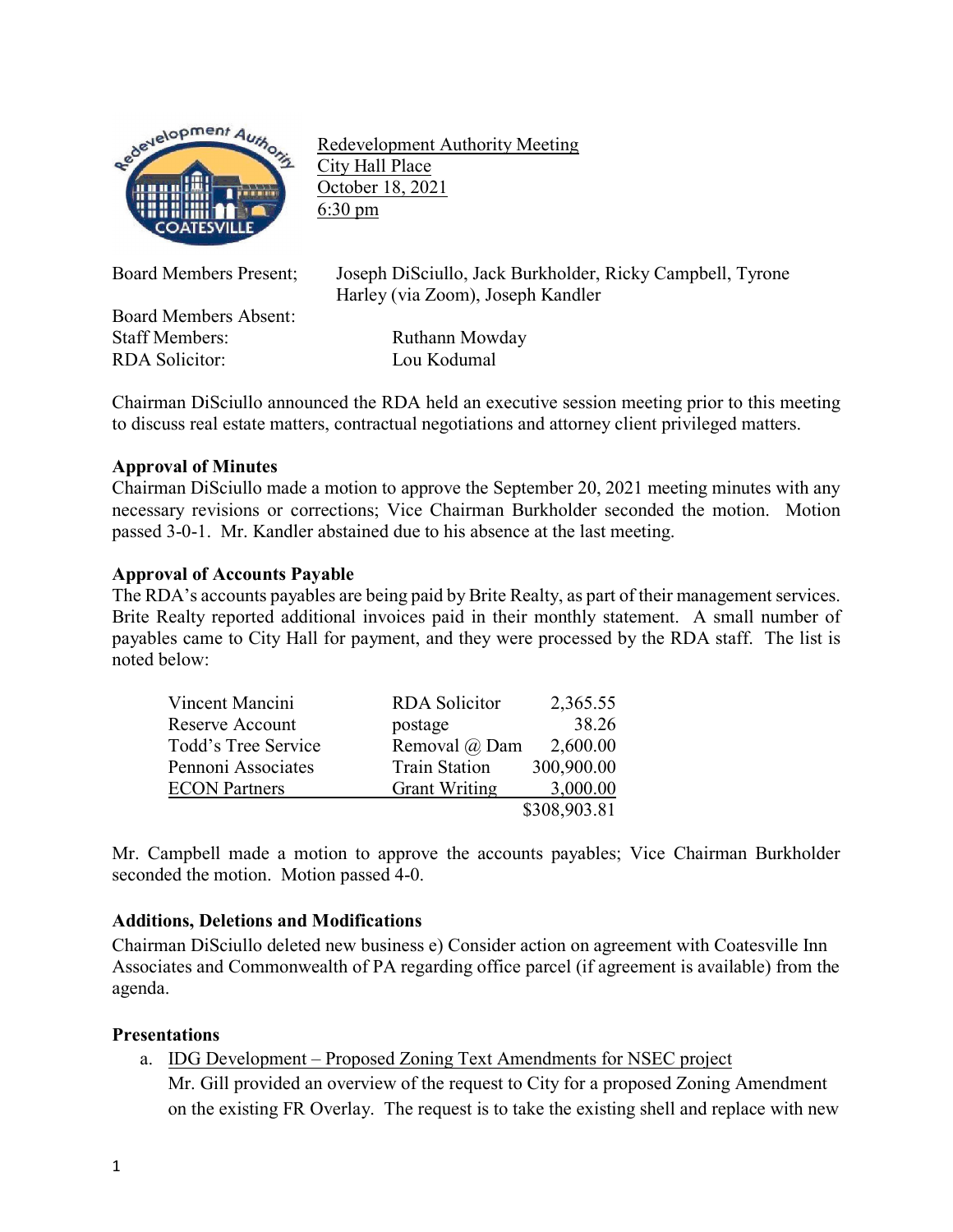text. The old text was crafted with a prior plan in place by another developer and set the FR Overlay to this project. IDG would like the support of the RDA for the Zoning Amendment to go before Council. Chairman DiSciullo asked for the UPI's to be corrected; the concept plan shows parking under trestle – will need approval from Amtrak; how to access sidewalk to downtown from main access. Mr. Gill explained there will be a pedestrian circulation plan. There is no amendment required for the current Redevelopment Plan. They have reached out to Amtrak regarding parking under the bridge.

## **Citizens Comments on Agenda Items**

There were no citizens comments at this time.

### **Informational Items**

a. Coatesville Train Station

Chairman DiSciullo announced a Ground-Breaking Ceremony for the Train Station will be held on Friday at 10:30 pm.

### **New Business**

a. Consider adoption of Resolution for PennDOT MTF grant application for train station parking facility

Mr. Kandler made a motion to approve the Resolution for PennDOT MTF grant application for the Train Station parking facility; Mr. Kandler seconded the motion. Motion passed 5-0.

- b. Consider approval of sale and redevelopment agreement for 300 E. Lincoln Highway (Proudfoot Investments XX, LLC as proposed redeveloper) Vice Chairman Burkholder made a motion to approve the sale and redevelopment agreement for 300 East Lincoln Highway (Proudfoot Investments XX, LLC as proposed redeveloper); Mr. Kandler seconded the motion. Motion passed 5-0.
- c. Consider action on Brandywine Dam Inspection by Cedarville Engineering Mr. Campbell made a motion to approve the proposal from Cedarville Engineering to move forward with the Brandywine Dam Inspection and report to the PA DEP for the amount of \$2,500.00; Chairman DiSciullo seconded the motion. Motion passed 5-0.
- d. Consider action on IDG Development proposed Zoning Text Amendments for NSEC Chairman DiSciullo made a motion to support IDG Developments proposed Zoning Text Amendments for NSEC subject to verification of UPI's and additional land properties mentioned subject to redeveloper cooperating with pedestrian traffic certification parking plan and subject to RDA and City approval; Vice Chairman Burkholder seconded the motion. Motion passed 5-0.
- e. Consider action on agreement with Coatesville Inn Associates and Commonwealth of PA regarding office parcel (if agreement is available)